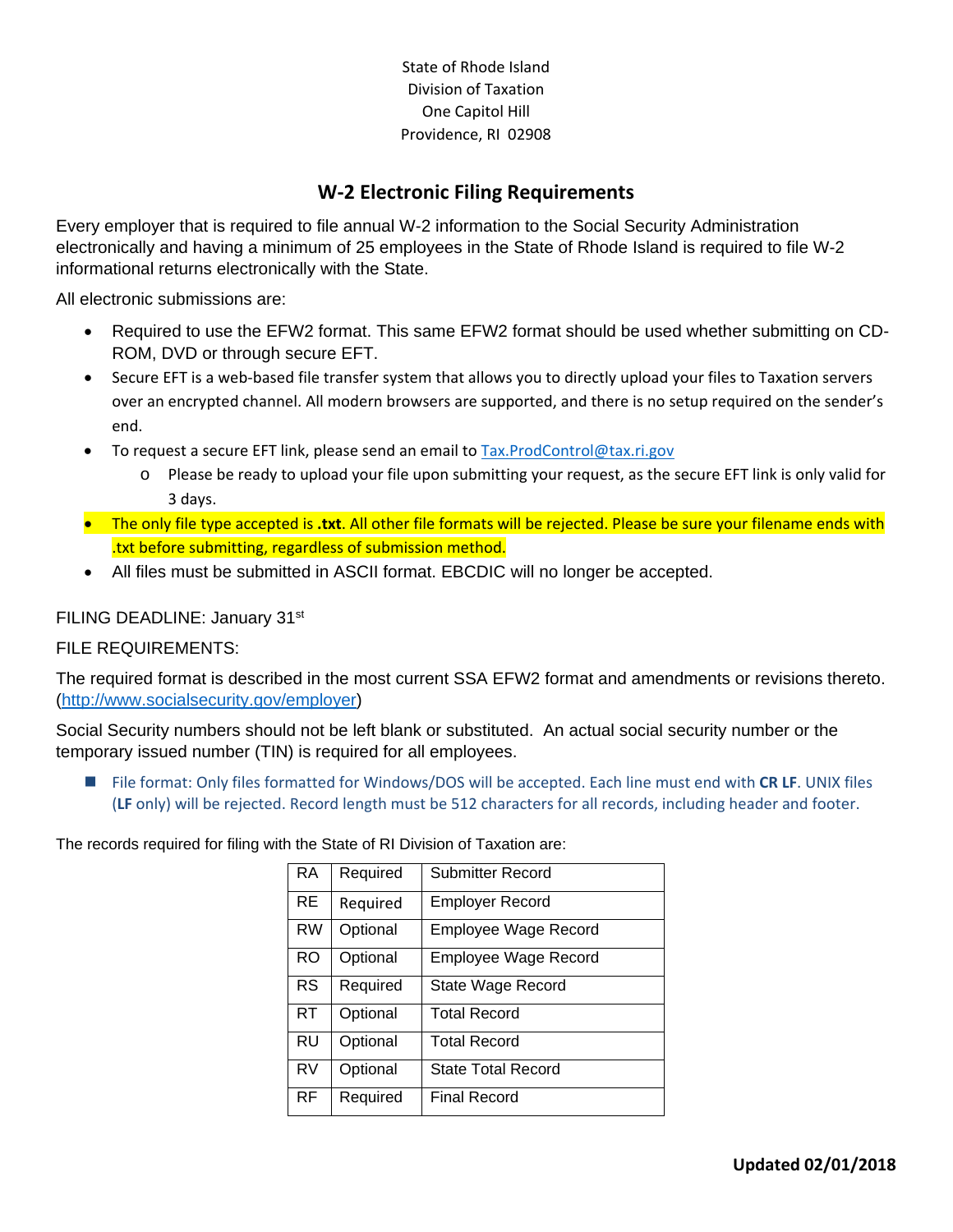#### **(RA) Submitter Record ‐ Required**

Must be the first data record on each file

#### **(RE) Employer Record ‐ Required**

- The first RE record must follow the RA record
- Following the last RE record, create an RF record

### **(RW) Employee Wage Record ‐ Optional**

Not required by the State

### (**RO) Employee Wage Record – Optional**

• Not required by the State

### **(RS) State Wage Record – Required**

- $\bullet$  State Code = 44
- SSN's or TIN's are required and must be included or the file will be rejected.
- If there are multiple State Wage Records for an employee, include all the State Wage Records for the employee
- If this is the only RE record, then once the final RS record is listed, a RF record would be required.
- If multiple employers (RE records) are provided in a file, then after the final RS record is listed for the first employer, then a new RE record should be provided and their RS records would follow. This process would repeat until all employers are completed. An RF record would follow the last employers RS record.
- If multiple RE records are included in a file and an RE record(s) has a bad RS record due to a blank or incorrect SSN, only this employer(s) will be rejected and a new file with this employer(s) would need to be resubmitted.

#### **(RT) Total Record – Optional**

• Not required by the State

#### **(RU) Total Record – Optional**

• Not required by the State

#### **(RV) State Total Record – Optional**

• Not required by the State

#### **(RF) Final Record – Required**

This is the final record on the file.

#### **PLEASE NOTE:**

Form RI-W3 must be filed on paper and sent to: Rhode Island Division of Taxation One Capitol Hill Providence, RI 02908

If you submit your W-2 information on a CD-ROM or DVD, you may include the paper Form RI-W3 with the CD-ROM or DVD for processing.

If you submit your W-2 information via secure FTP, you must file the paper Form RI W-3.